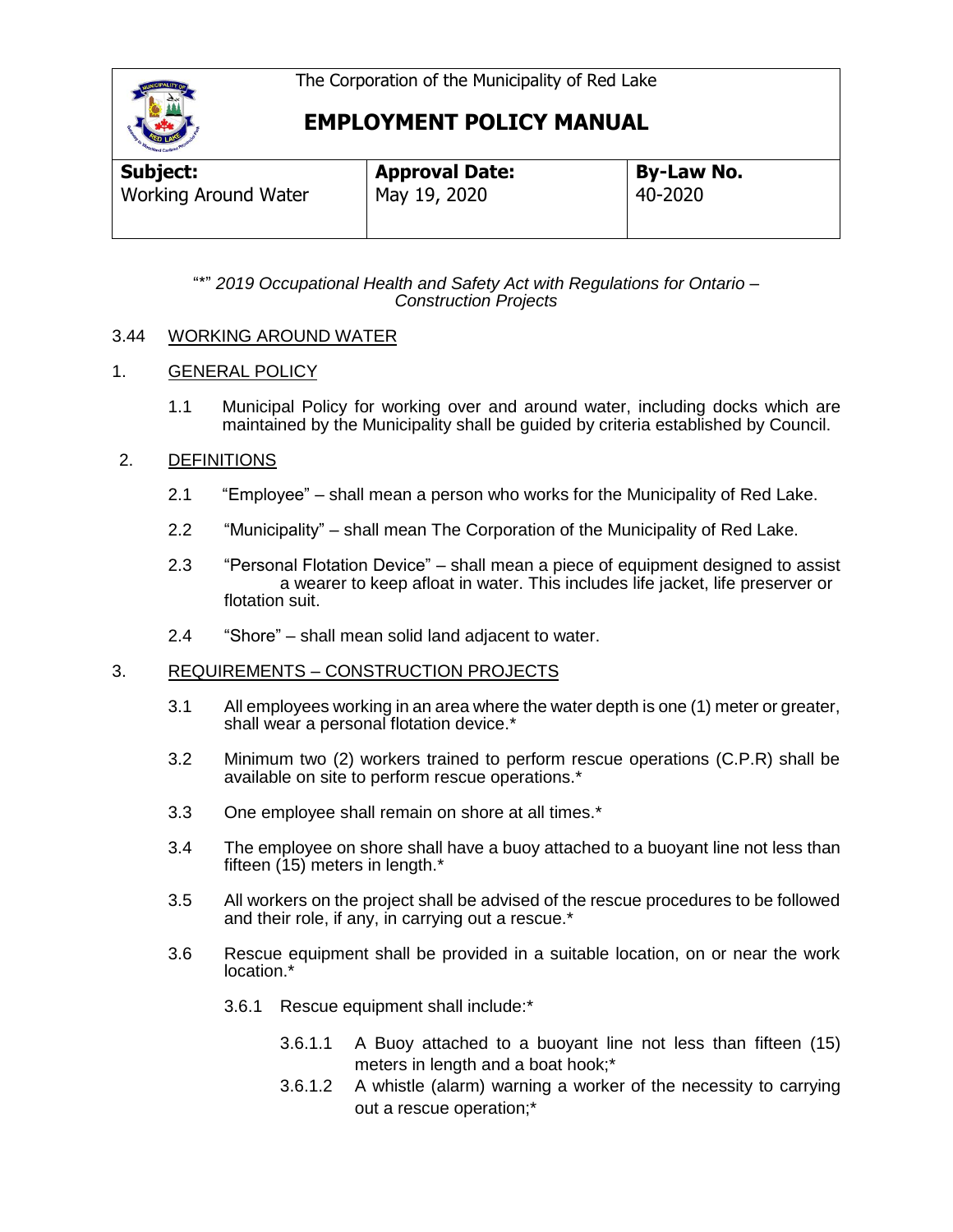

# **EMPLOYMENT POLICY MANUAL**

| Subject:                    | <b>Approval Date:</b> | <b>By-Law No.</b> |  |
|-----------------------------|-----------------------|-------------------|--|
| <b>Working Around Water</b> | May 19, 2020          | 40-2020           |  |
|                             |                       |                   |  |

3.6.1.2.1 A whistle (alarm) shall be worn by an employee on shore; and\*

- 3.6.1.3 A seaworthy boat, which shall be power driven.\*
- 3.7 A written emergency plan shall be completed prior to working around water and shall include:
	- 3.7.1 Location of the work;
	- 3.7.2 Nature and type of work being completed;
	- 3.7.3 Type of body of water (tides, currents, depth, estimated temperature);
	- 3.7.4 Measurements in place to protect worker from falling;
	- 3.7.5 Number of workers on site;
	- 3.7.6 Work schedule how long will it take to complete;
	- 3.7.7 Weather conditions;
	- 3.7.8 What work platforms will be present (platforms, boats, etc.);
	- 3.7.9 How workers and equipment will be transported to the site; and
	- 3.7.10 Procedure to be followed if a worker has fallen into the water (ex: type of Boat present, equipment needed, first aid procedures)

# 4. REQUIREMENTS – MINOR REPAIRS

- 4.1 All employees working in an area where the water depth is one (1) meter or greater, shall wear a personal flotation device.\*
- 4.2 Minimum two (2) workers trained to perform rescue operations (C.P.R) shall be available on site to perform rescue operations.\*
- 4.3 One employee shall remain on shore at all times.\*
- 4.4 The employee on shore shall have a buoy attached to a buoyant line not less than fifteen (15) meters in length.\*